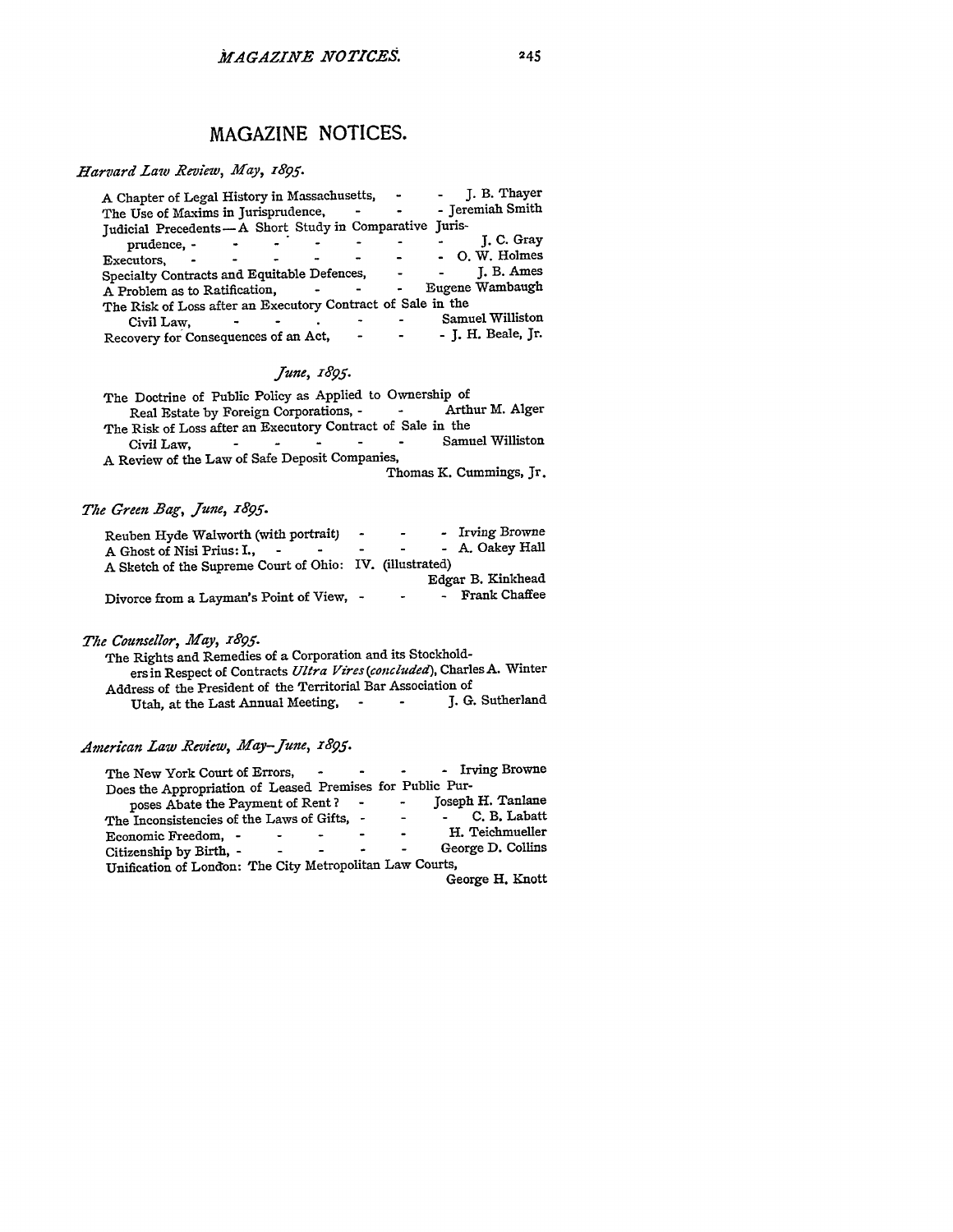*Central Law Journal, z895.*

| May 10. Foreign Corporations-Comity-Doing Business                                                    |                  |
|-------------------------------------------------------------------------------------------------------|------------------|
| in Other States -- Licenses -- Taxation -- Stat-                                                      |                  |
| utory Conditions, the contract of the conditions, the conditions of the conditions of the conditions. | - Newton Wyeth   |
| May 17. Validity of Unregistered Voluntary Assignment of                                              |                  |
| Personal Property Situated in Another State,                                                          |                  |
|                                                                                                       | Wm. A. McNeil    |
| May $24$ . The Requisite Insurable Interest in an Assignee of                                         |                  |
| a Policy of Life Insurance, -                                                                         | James L. Hopkins |
| May 31. Baggage in the Custody of the Passenger,                                                      | John D. Lawton   |
| <i>June</i> 7. The Law of Commitments,<br>and the state of the state of                               | Lewis Hochheimer |

*Albany Law Journal, 1895.*

| April 27. The Income Tax-The Opinion of Chief Justice<br>Field.                                                         |
|-------------------------------------------------------------------------------------------------------------------------|
| May 4. The Income Tax-Dissenting Opinion of Justice<br>Harlan.                                                          |
| Inferior Courts of Criminal Jurisdiction in the<br>City and County of New York.                                         |
| May 11. Part of Judge White's Opinion in the Income Tax<br>Case.                                                        |
| <i>May 18.</i> Our Degraded Sisters, -<br>- Gifford Knox<br>Our Greatest Lawyer, -<br>- F. R. Coudert<br>$\blacksquare$ |
| The Mystery of an Heir, The Mystery of an Heir,<br>- Wm. Travers Jerome                                                 |
| May 25. Income Tax—Parts of the Opinions by Judges of<br>the Supreme Court of the United States.                        |
|                                                                                                                         |

*June z.* Conditions Precedent or Subsequent, **-** Fred'k M. Evart-

 $\bar{z}$